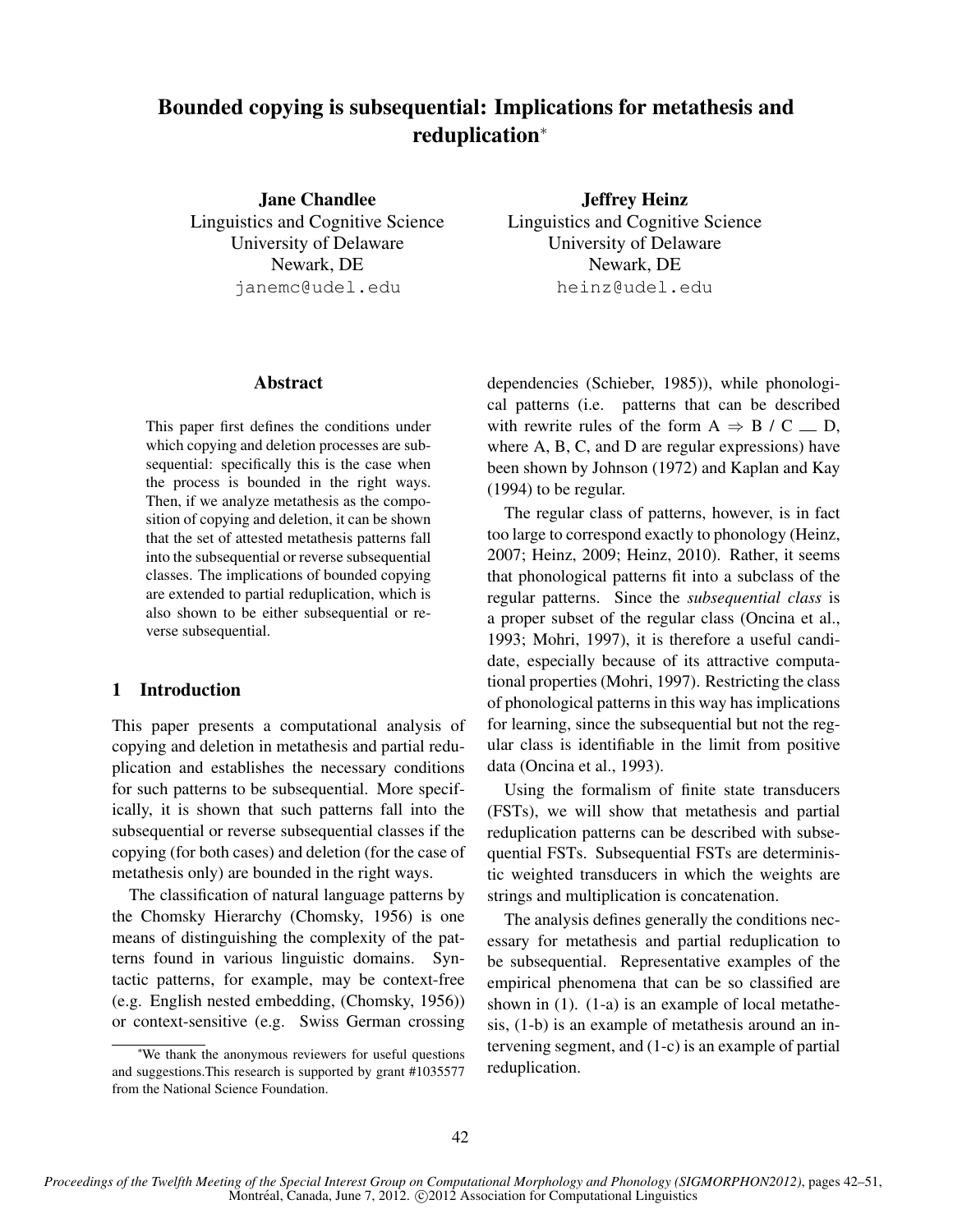| (1) | a.             | Rotuman:                          |              |
|-----|----------------|-----------------------------------|--------------|
|     |                | $hosa \Rightarrow hoas$ 'flower'  |              |
|     |                | b. Cuzco Quechua:                 |              |
|     |                | yuraq $\Rightarrow$ ruyaq 'white' |              |
|     | $\mathbf{c}$ . | Tagalog:                          |              |
|     |                | sulat $\Rightarrow$ susulat       | 'will write' |

This kind of analysis sheds light on the nature of the relation itself independent of the particular theory used to account for it. It does not matter whether the metathesized or reduplicated forms exemplified here are derived via a series of SPE-style rules or with ranked constraints in OT. The mapping  $(e.g. <$ hosa, hoas $>$  for Rotuman) remains the same in either case. Additionally, the analysis has implications for any model beyond the phonological domain that uses finite-state methodology, including (but not limited to) artificial intelligence (Russell and Norvig, 2009), bioinformatics (Durbin et al., 1998), natural language processing (Jurafsky and Martin, 2008), and robotics (Belta et al., 2007; Tanner et al., 2012).

The structure of the paper is as follows. Section two provides the formal definitions necessary for the analysis. Section three presents an analysis of subsequential copying, and section four presents an analysis of subsequential deletion. Section five turns to the analysis of metathesis as the composition of copying and deletion and proves the conditions for metathesis to be subsequential. Section six extends this analysis to partial reduplication. Section seven discusses the implications of the distinctions drawn by the computational analysis for both typology and learning. Section eight concludes.

### 2 Preliminaries

If Σ is a fixed finite set of symbols (an *alphabet*), then  $\Sigma^*$  is the set of all finite length strings formed over this alphabet, and  $\Sigma^{\leq k}$  is the set of all strings of length less than or equal to *k*. A language is a subset of  $\Sigma^*$ .  $\epsilon$  is the empty string. The length of a string *s* is |s|; thus  $|\epsilon| = 0$ . The *prefixes* of a string *s*, written  $Pr(s)$ , are  $\{u \in \Sigma^* : \exists v \in \Sigma^* \text{ such that } s = uv\}$ . The *suffixes* of a string *s*, written  $Suf(s)$ , are  $\{u \in \Sigma^* :$  $\exists v \in \Sigma^*$  such that  $s = vu$ .  $Suf_n(s)$  is a suffix of *s* of length *n*. The nonempty, proper prefixes of a string s is written  $Pr_{\text{prop}}(s)$ .

If  $L$  is a language then the prefixes of  $L$  are

 $Pr(L) = \bigcup_{s \in L} Pr(s)$  and the nonempty proper prefixes of L are  $Pr_{\text{prop}}(L) = \bigcup_{s \in L} Pr_{\text{prop}}(s)$ . A language  $L$  is finite iff there exists some  $k$  such that  $L \subseteq \Sigma^{\leq k}$ . For any  $w \in \Sigma^*$ , the *good tails* of w in L is  $T_L(w) = \{v \in \Sigma^* | wv \in L\}$ . Two prefixes  $u_1$  and  $u_2$  are Nerode equivalent with respect to some language  $L$  iff they share the same good tails:  $u_1 \sim_L u_2 \Leftrightarrow T_L(u_1) = T_L(u_2)$ . In fact, a language L is *regular* iff the partition induced over  $\Sigma^*$ by  $\sim_L$  has finite cardinality. Note that every finite language is regular. If  $L_1$  and  $L_2$  are languages then  $L_1L_2 = \{uv \mid u \in L_1 \text{ and } v \in L_2\}.$ 

Definition 1. *(Oncina et al., 1993) A* subsequential finite state transducer (SFST) *is a six-tuple (Q,* Σ*,*  $\Delta$ *, q*<sub>0</sub>*, δ, σ), where Q is a finite set of states,*  $\Sigma$  *is the input alphabet,*  $\Delta$  *is the output alphabet,*  $q_0 \in Q$  *is the initial state,*  $\delta \subset (Q \times \Sigma \times \Delta^* \times Q)$  *is the transition function, and* σ*: Q* ⇒ ∆<sup>∗</sup> *is a partial function that assigns strings to the states in Q. The edges, E, of the SFST are a finite subset of*  $(Q \times \Sigma^* \times \Delta^* \times Q)$ *. SFSTs are deterministic, meaning they are subject to the condition*  $(q,a,u,r),(q,a,v,s) \in E \Rightarrow (u=v \land r=s)$ .

Definition 2. *(Oncina et al., 1993) A* path *in an SFST*  $\tau$  *is a sequence of edges in*  $\tau$ ,  $\pi$  =  $(q_0, x_1, y_1, q_1)(q_1, x_2, y_2, q_2)\cdots (q_{n-1}, x_n, y_n, q_n).$  $\Pi_{\tau}$  *is the set of all possible paths over*  $\tau$ *. A path*  $\pi$  *can also be expressed as (q<sub>0</sub>, x, y, q<sub>n</sub>) where x*  $= x_1x_2...x_n$  and  $y = y_1y_2 \cdots y_n$ . The transduction  $\tau$  *realizes is the function t:*  $\Sigma^* \Rightarrow \Delta^*$  *such that*  $\exists (q_0, x, y, q) \in \Pi_\tau$  *and*  $t(x) = y\sigma(q)$ .

A relation describable with an SFST is a subsequential relation. If  $f$  and  $g$  are relations,  $\circ$  denotes the composition, where  $(g \circ f)(x) = g(f(x))$ . Subsequential relations are closed under composition:

**Theorem 1** ((Mohri, 1997) Theorem 1). *Let*  $f: \Sigma^*$  $\Rightarrow \Delta^*$  *and*  $g : \Delta^* \Rightarrow \Omega^*$  *be subsequential functions, then*  $g ∘ f$  *is subsequential.* 

Let R be a relation. The reverse relation  $R<sup>r</sup>$  =  $\{\langle x^r, y^r \rangle : \langle x, y \rangle \in \mathbb{R} \}$ . A relation is reverse subsequential if its reverse relation is subsequential.

# 3 Subsequential copying

This paper will ultimately prove the conditions under which metathesis and partial reduplication, two processes which can be analyzed as involving copying, are subsequential relations. To do this it is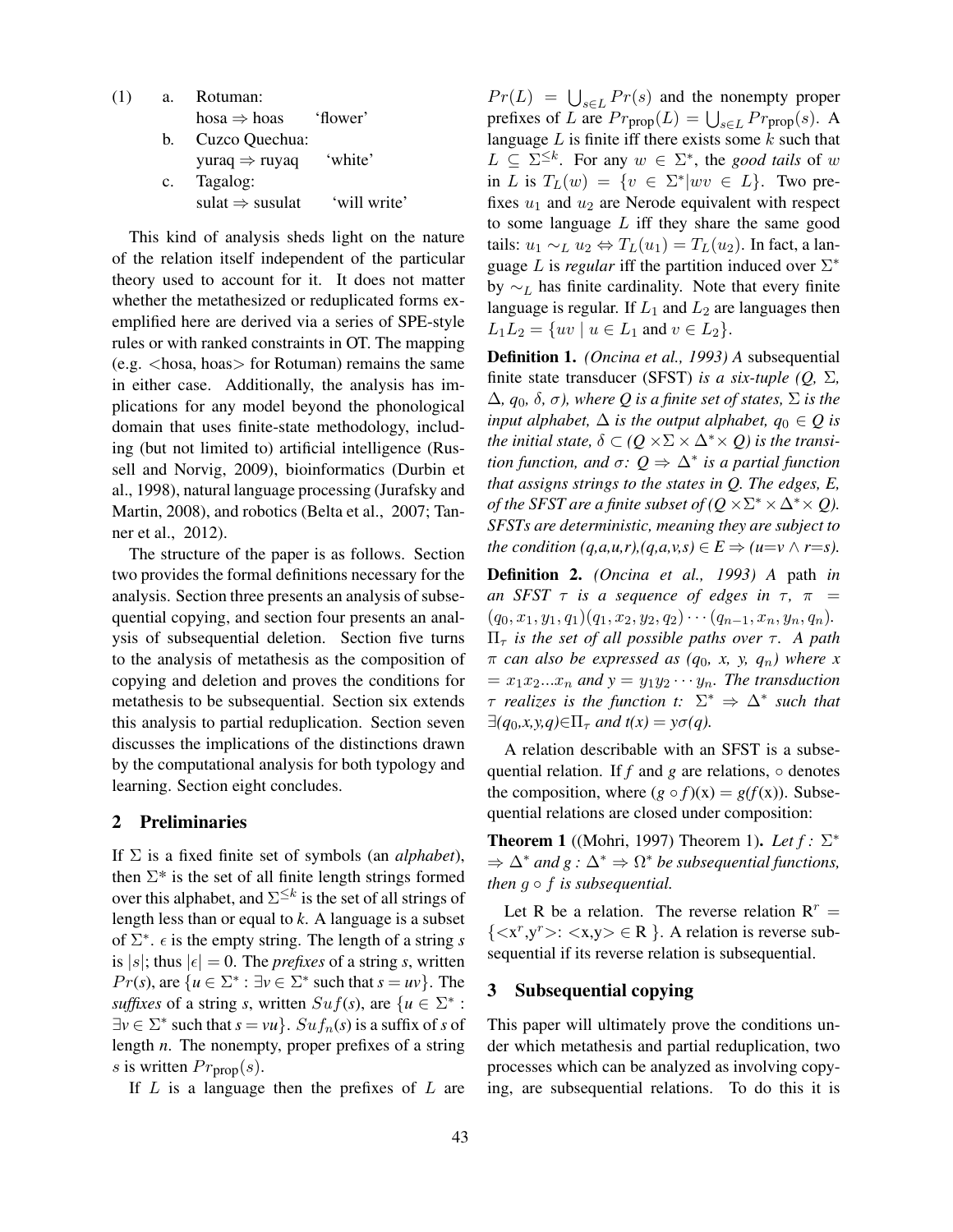first necessary to define a copy relation in general. A copy can be place either before or after the original—these two processes can be distinguished as pre-pivot or post-pivot copying (where the pivot is an intervening string from the set *U*).

Definition 3. *Let L,U,X,R be languages.*

- *1. The rule*  $\emptyset \Rightarrow X/LXU_R$  *R* is a post-pivot *copy relation.*
- *2. The rule*  $\emptyset \Rightarrow X/L$  *UXR is a* pre-pivot *copy relation.*

Kaplan and Kay (1994) show that if  $L, X, U$ , and  $R$  are regular languages, then the copy relations above are regular relations. One goal of this paper is to identify the conditions on  $L, X, U$ , and R which make the above relations subsequential.

Further distinctions can be drawn among regular copy relations based on which of the surrounding contexts of the copy and original are of bounded length.

Definition 4. *Let* L, X, U, *and* R *be regular languages.*

- *1. A pre-pivot or post-pivot copy relation is* Ibounded *iff U is a finite language (I is for 'intervening').*
- *2. A pre-pivot copy relation is* L-bounded *iff L is a finite language (L is for 'left-context').*
- *3. A post-pivot copy relation is* R-bounded *iff R is a finite language (R is for 'right-context').*
- *4. A copy relation is* T-bounded *iff X is a finite language (T is for 'target').*

Theorem 2 below states that a pre-pivot, Tbounded, I-bounded, and R-bounded copy relation is subsequential. To understand the idea behind the proof, consider the abstract pre-pivot relation schematized in the following SFST for a particular  $l \in L$ ,  $u \in U$ ,  $x \in X$ , and  $r \in R$ .<sup>1</sup> Note that each

transition in the figure represents a series of transitions and states (depending on the lengths of the strings involved).



Figure 1: An SFST schematizing a pre-pivot T-bounded, I-bounded, and R-bounded copy relation.

The transitions for which the output is the empty string can be thought of as the machine withholding the output until it verifies that it has found the context for copying. Thus, out of the state labelled 'ux' the output on 'r' is 'xuxr', which is the copy followed by the segments for which there was no output (i.e. the segments in  $u$  and  $x$  that were being 'held'). This mechanism of holding is why the bounds on the lengths of the strings are necessary. If there were no upper bound on the length of the words in  $U, X$ , or  $R$ , the machine would have to hold a potentially infinite number of strings, which would in turn require infinitely many states. Without these bounds, no SFST can be constructed.

Theorem 2. *A regular pre-pivot copy relation that is T-bounded, I-bounded, and R-bounded is subsequential.*

*Proof.* Let C be a pre-pivot, T-bounded, I-bounded, and R-bounded regular copy relation. Then there exists a regular language  $L$  and finite languages  $U, X$ , and  $R$  such that  $C$  is described by the rewrite rule  $\emptyset \Rightarrow X/L$  UXR.

An SFST is constructed for  $C$  as follows. The states  $Q$  are the set of good tails of  $L$  and the nonempty proper prefixes of UXR. Formally, let  $\pi_L$  =  ${T_L(w) \mid w \in Pr(L)}$ . Then

$$
Q = (\pi_L \cup Pr_{\text{prop}}(UXR))
$$

Since  $L$  is a regular language, there are finitely many elements of  $\pi_L$ . Since U, X, and R are finite lan-

<sup>1</sup> Following (Beesley and Karttunen, 2003), in this and all other FSTs in the paper, '?' represents any symbol or string except for those for which other transitions out of that state are defined. The states of the machine are labeled with the string mapped to them by the  $\sigma$  function.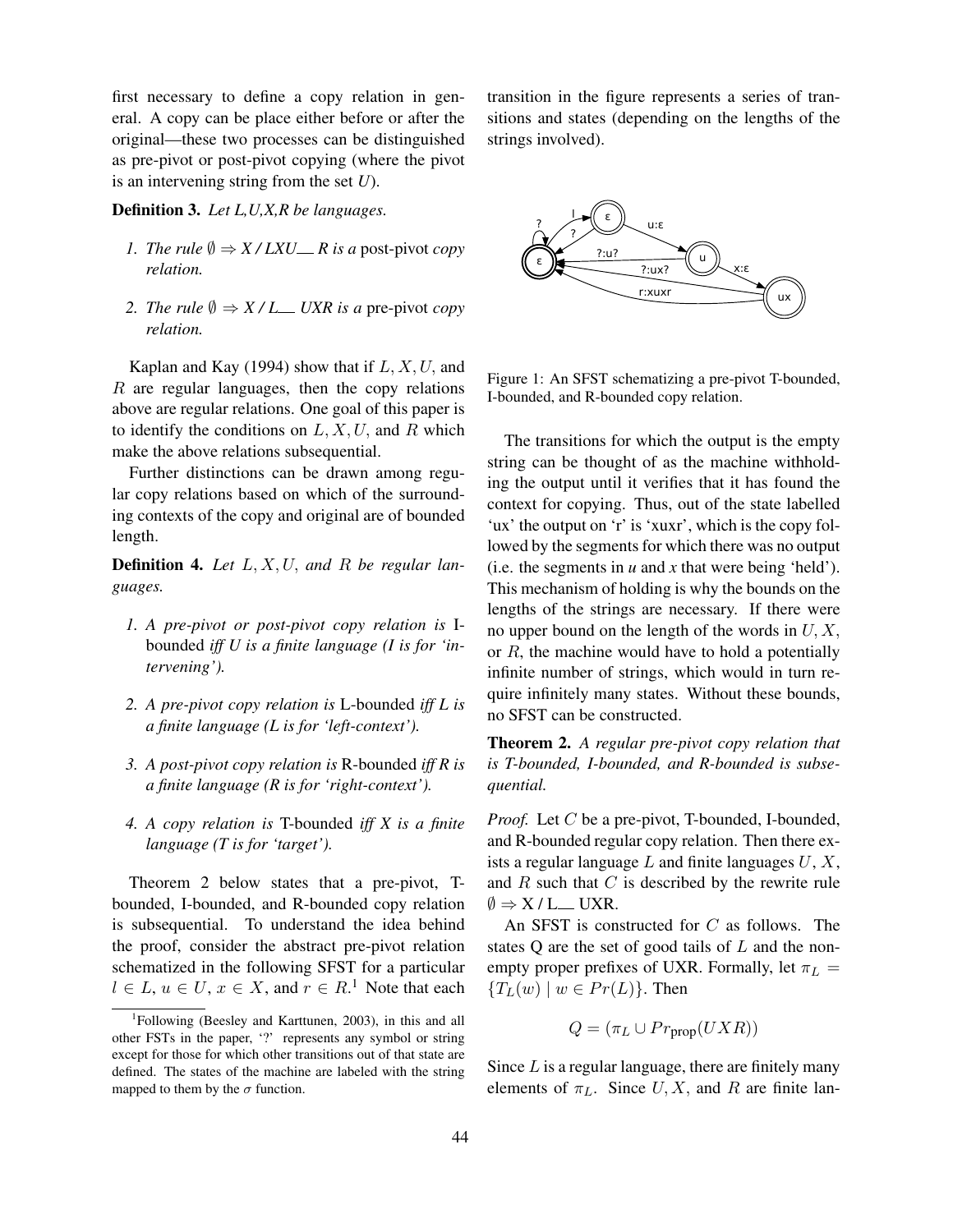guages,  $Pr_{\text{prop}}(UXR)$  is also finite. Therefore Q is finite.

The initial state  $q_0 = T_L(\epsilon)$ .

The sigma function is defined as follows.  $\forall q \in Q$ ,

$$
\sigma(q) = \begin{cases} \epsilon & \text{iff } q \in \pi_L \\ q & \text{otherwise} \end{cases}
$$

The transition function is defined in two parts. First, for all  $s \in Pr(L)$  and  $a \in \Sigma$ :

 $(T_L(s), a, a, T_L(sa)) \in E$  iff  $s, sa \in Pr(L)$ and  $s \notin L$  $(T_L(s), a, \epsilon, a) \in E$  iff  $s \in L$  and  $a \in Pr(UXR)$  $(T_L(s), a, a, T_L(\epsilon)) \in E$  otherwise

Second, for all  $s$  in the nonempty proper prefixes of UXR and  $a \in \Sigma$ :

$$
(s, a, \epsilon, sa) \in E \text{ iff } s, sa \in Pr_{\text{prop}}(UXR)
$$
  

$$
(s, a, xuxra, TL(\epsilon)) \in E \text{ iff } (\exists x \in X)
$$
  

$$
(\exists u \in U)(\exists r \in Pr_{\text{prop}}(R))[s = uxr, ra \in R]
$$
  

$$
(s, a, \sigma(s)a, TL(\epsilon)) \in E \text{ otherwise}
$$

It follows directly from this construction that the SFST recognizes the specified copy relation.  $\Box$ 

Theorem 3 below states that a post-pivot copy relation need only be T- and R-bounded to be subsequential. The idea behind the proof is demonstrated by the abstract post-pivot copy relation schematized in the following SFST for a particular *x*, u, and *r*.



Figure 2: An SFST for a post-pivot T-bounded and Rbounded copy relation.

Since the machine finds the original *x* before it has to produce the copy, the segments in *u* do not have to be held. The bounding is only necessary for *x* itself, and for the right context of the copy *r*. Thus when the original precedes the copy, the bounding on  $u$  is no longer a necessary condition for subsequentiality.

### Theorem 3. *A regular post-pivot copy relation that is T-bounded and R-bounded is subsequential.*

The proof of the Theorem 3 (omitted) is similar to the one for Theorem 2 but slightly more complicated by the fact that  $U$  can be any regular language.

The reverse of the relation in the proof of Theorem 3 would be a pre-pivot copy relation that is T-bounded and L-bounded. This would reverse the pattern in Figure 2, except the left context and not the right context would be bounded. Such a pattern is not subsequential, but it is reverse subsequential.

Corollary 1. *A regular pre-pivot copy relation that is T-bounded and L-bounded is reverse subsequential.*

# 4 Subsequential deletion

As with copying, the deletion relations relevant for metathesis come in two flavors, depending on whether the deleted string precedes or follows the one that remains.

#### Definition 5. *Let L,U,X,R be languages.*

- *1. The rule*  $X \Rightarrow \emptyset / LXU$  *R is a post-pivot deletion relation.*
- 2. *The rule*  $X \Rightarrow \emptyset / L$  *<i>UXR is a* pre-pivot *deletion relation.*

Kaplan and Kay (1994) show that if  $L, X, U$ , and  $R$  are regular languages, then the deletion relations above are regular relations. Another goal of this paper is to identify the conditions on  $L, X, U$ , and R which make the relations above subsequential.

We can thus provide parallel definitions for Tbounded, I-bounded, and R-bounded deletion relations.

Definition 6. *Let L,X,U,R be regular languages.*

- *1. A pre-pivot or post-pivot deletion relation is* Ibounded *iff U is a finite language.*
- *2. A pre-pivot deletion relation is* L-bounded *iff L is a finite language.*
- *3. A post-pivot deletion relation is* R-bounded *iff R is a finite language.*
- *4. A deletion relation is* T-bounded *iff X is a finite language.*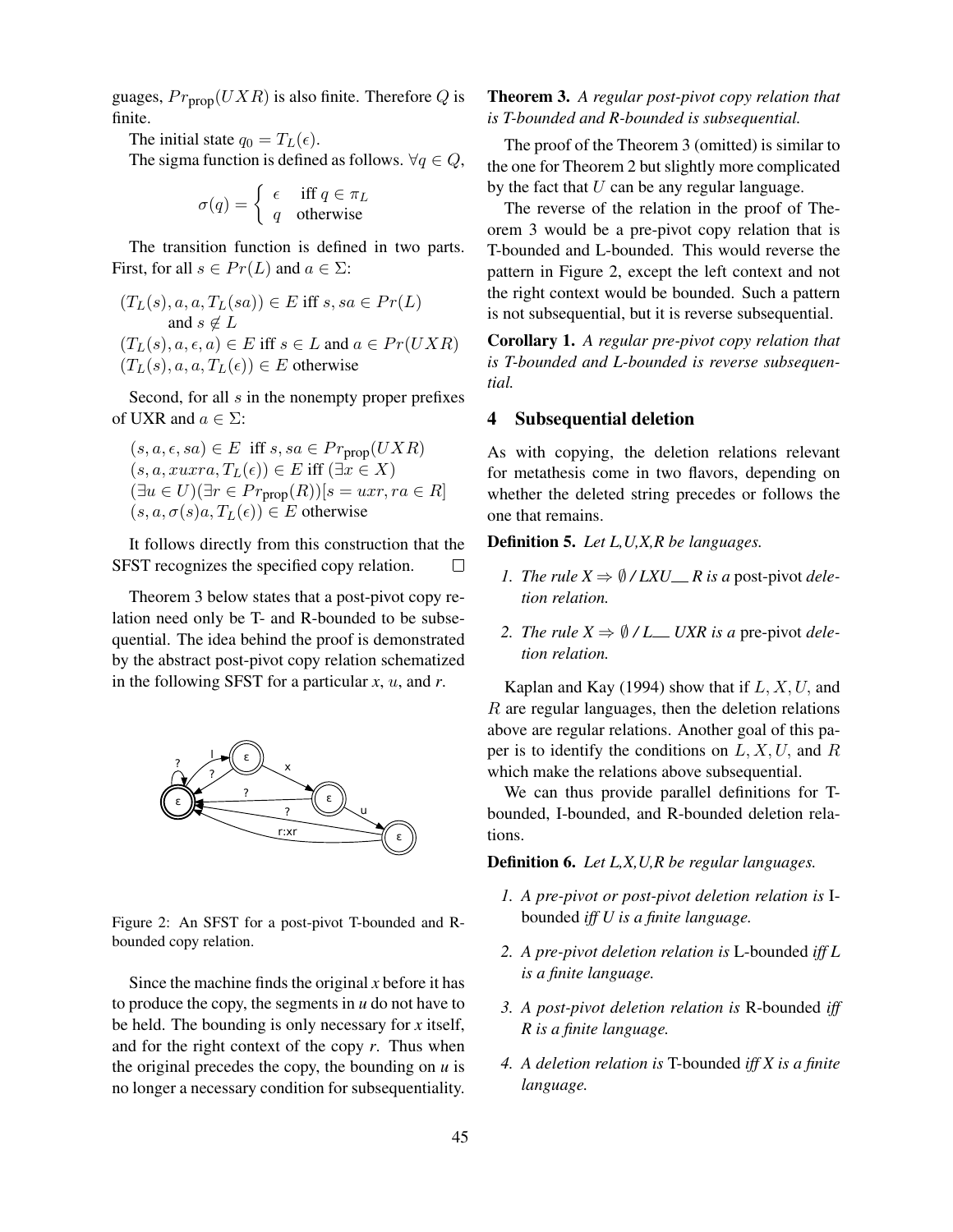Figure 3 schematizes a pre-pivot regular deletion relation that is T-bounded, I-bounded, and Rbounded.



Figure 3: An SFST for a pre-pivot T-bounded, I-bounded, and R-bounded deletion relation.

As with the copying, due to the need for  $\epsilon$ transitions, the possibility of constructing this machine depends on the bounding of the length of the deleted string, the intervening string, and the string that makes up the right context.

Theorem 4. *A regular pre-pivot deletion relation that is T-bounded, I-bounded, and R-bounded is subsequential.*

*Proof.* Let *D* be a pre-pivot, T-bounded, I-bounded, and R-bounded regular deletion relation. Then there exists a regular language  $L$  and finite languages  $X$ ,  $R$ , and  $U$  such that  $D$  is defined by the rewrite rule  $X \Rightarrow \emptyset / L$  UXR.

An SFST is constructed for D as follows. The states  $Q$  are the set of good tails of  $L$  and the nonempty proper prefixes of XUXR. Formally, let  $\pi_L$  =  ${T_L(w) \mid w \in Pr(L)}$ . Then

$$
Q = (\pi_L \cup Pr_{prop}(XUXR))
$$

Since L is regular,  $\pi_L$  is finite. Since U, X, and R are finite languages,  $Pr_{\text{prop}}(XUXR)$  is also finite. Therefore  $Q$  is finite.

The initial state  $q_0 = T_L(\epsilon)$ . The sigma function is defined as in Theorem 2.

Also as in Theorem 2, the transition function is defined in two parts. The first part, where all  $s \in$  $Pr(L)$  and  $a \in \Sigma$  are considered, is the same as in Theorem 2 except for one case below.

$$
(T_L(s), a, \epsilon, a) \in E \quad \text{iff} \quad s \in L \text{ and}
$$

$$
a \in Pr(XUXR)
$$

The second part, where all  $s$  in the nonempty proper prefixes of XUXR and  $a \in \Sigma$  are considered, is constructed as follows.

 $(s, a, \epsilon, sa) \in E$  iff  $s, sa \in Pr_{\text{prop}}(XUXR)$  $(s, a, u xra, T<sub>L</sub>(\epsilon)) \in E$  iff $(\exists x, x' \in X)$  $(\exists u \in U)(\exists r \in Pr_{\text{prop}}(R))[s = xux'r, ra \in R]$  $(s, a, \sigma(s)a, T_{L}(\epsilon)) \in E$  otherwise

It follows directly from this construction that the SFST recognizes the deletion relation D.  $\Box$ 

As for a post-pivot deletion relation, the properties of T-bounding and R-bounding are sufficient for subsequentiality since the intervening set U occurs before the deletion. As with Theorem 3, the proof of Theorem 5 is omitted.

Theorem 5. *A regular post-pivot deletion relation that is T-bounded and R-bounded is subsequential.*

Lastly, if *u* is not bounded in a pre-pivot deletion relation, but *l* and *x* are, the relation is reverse subsequential.

Corollary 2. *A regular pre-pivot deletion relation that is T-bounded and L-bounded is reverse subsequential.*

# 5 Metathesis as the composition of copying and deletion

Metathesis has traditionally been viewed as an operation of transposition, in which segments switch positions. Under another view, metathesis can be considered as the result of two separate processes, a copy process followed by deletion of the original segment the copy was made from (Blevins and Garrett, 1998; Blevins and Garrett, 2004). Take, for example, the metathesis process in Najdi Arabic (Abboud, 1979) in which a word with a CaCCat template surfaces as CCaCat:

(2) /na $\text{rad} \Rightarrow$  [n $\text{rad}$ ] 'ewe'

An independent process of deletion (CaCaC  $\Rightarrow$ CCaC) is also observed in Arabic dialects. So the change in (2) could be achieved via the two processes in (3). The result after both processes corresponds to metathesis (4).

(3) a. Copy:  $CV_1CC \Rightarrow CV_1CV_1C$ b. Delete:  $CV_1CV_1C \Rightarrow CCV_1C$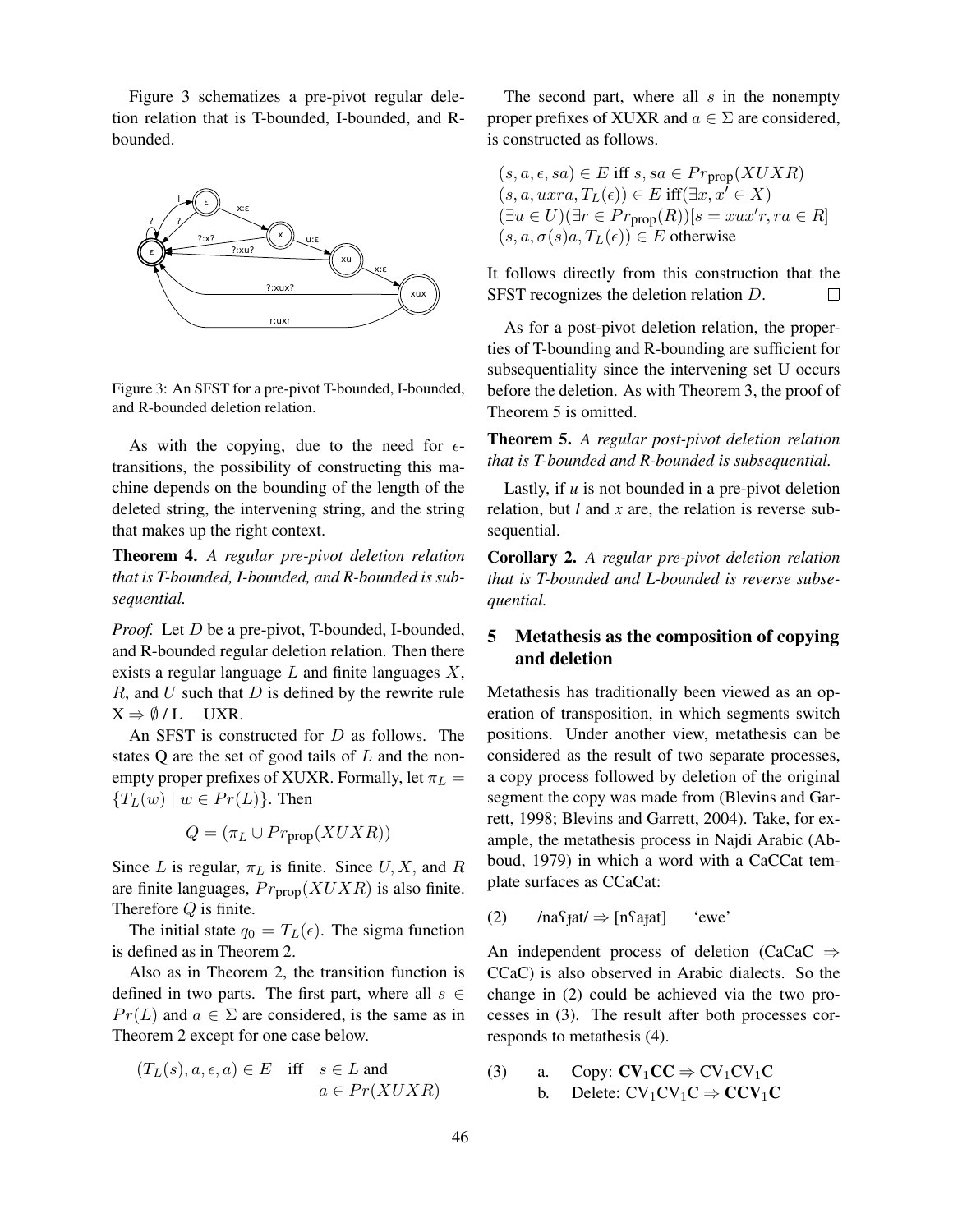# (4) Metathesis:  $CV_1CC \Rightarrow CCV_1C$

This analysis provides a way of classifying attested patterns according to the type of copying and deletion involved. Cross-linguistic surveys (Blevins and Garrett, 1998; Blevins and Garrett, 2004; Hume, 2000; Buckley, 2011; Chandlee et al., to appear) reveal that in a large number of metathesis patterns there is some bound on the length of the string that intervenes between the copied segment and its original. A classic example is found in the Rotuman language, in which the incomplete form of a word is derived from the complete form via word-final consonant-vowel metathesis (Churchward, 1940). The general rule for the example in (5-a) is in (5-b).

(5) a. 
$$
hosa \Rightarrow hoas
$$
 'flower'  
b.  $CV \Rightarrow VC/V = #$ 

If we decompose this metathesis into its component copy and deletion operations, the copy portion would be as in  $(6)$ :<sup>2</sup>

$$
(6) \qquad V_1CV_2\#\Rightarrow V_1V_2CV_2\#
$$

Applying Definitions 3 and 4 to this example, we first classify the Rotuman pattern as pre-pivot copying. Since the length of the string between the original segment and the copy  $(u = C)$  is bounded by 1, the copying is I-bounded. The copying is also Tbounded, since a single vowel is copied  $(x = V_2)$ . And it is R-bounded, since the original vowel is word-final  $(r = \epsilon)$ . An FST for this pattern is shown in Figure 4. Note that when the right context is the empty string, the copying is achieved via the  $\sigma$  function rather than a transition.



Figure 4: An SFST for the copy process of Rotuman CVmetathesis.

Another example of I-bounded copying is in an optional metathesis process in Cuzco Quechua, in which sonorants metathesize across an intervening vowel (Davidson, 1977):

$$
(7) \quad \text{yuraq} \Rightarrow \text{ruya} \quad \text{'white'}
$$

Under a copy+deletion analysis of metathesis, this pattern would involve two copy processes followed by two deletions, one for the 'r' and one for the 'y'. Schematizing just the process for 'r', we can see in (8) that the length of the intervening string is again bounded by 1 (the 'y' is removed for clarity).<sup>3</sup> The copied string  $x$  (the liquid) is also bound by 1.

$$
(8) \quad \text{uraq} \Rightarrow \text{ruraq}
$$

L-bounded copying is exemplified in a diachronic metathesis pattern found in a South Italian dialect of Greek (Rohlfs, 1950):

(9) Classical South Italian Greek  
gambros 
$$
\Rightarrow
$$
 grambo<sup>4</sup> 'son-in-law'

In this pattern, a non-initial liquid surfaces in the initial onset cluster. The original position of the liquid varies, which means there is no bound on the length of the intervening string. However, the location of the copy is always the initial cluster, which means the left context of the copy *is* bounded by the length of the maximum onset.

The copying in metathesis is only the first step the second is deletion of the original. The deletion rule must be complementary to the copying, in the sense that if the copying is pre-pivot, the deletion will be post-pivot (10), and vice versa (11).

- (10) a. Copy:  $\emptyset \Rightarrow x / v$  uxw b. Delete:  $x \Rightarrow \emptyset$  / vxu \_ w
- (11) a. Copy:  $\emptyset \Rightarrow x / v x u = w$ b. Delete:  $x \Rightarrow \emptyset / v$  uxw

As stated in section 2, if two relations are subsequential, then the composition of these relations will also be subsequential. Thus, whether or not the metathesis is subsequential depends on its component copy and deletion processes. This result is es-

 $2$ This analysis assumes that it is the vowel that metathesizes. The same surface form would obtain if the consonant metathesized ( $C_1V \Rightarrow C_1VC_1 \Rightarrow VC_1$ ). For evidence that the vowel is indeed the segment involved in CV metathesis, see (Heinz, 2005).

<sup>&</sup>lt;sup>3</sup>This assumes the two copy-deletions occur simultaneously. If one were to precede the other, then the bound would be 2.

<sup>&</sup>lt;sup>4</sup>The [s] is deleted in an unrelated process.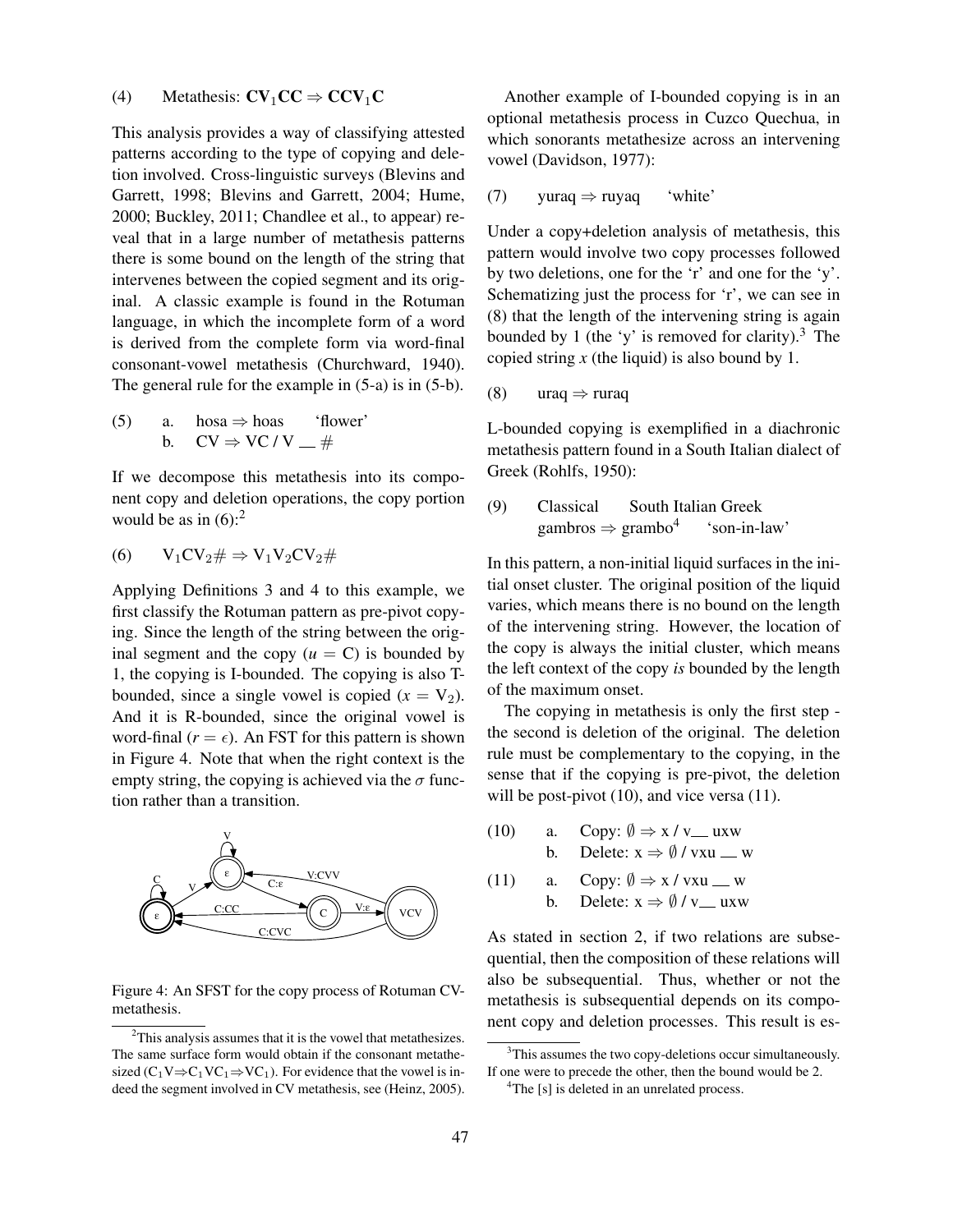tablished in the following theorem.

Theorem 6. *If a copy relation* f *is either (1) post-pivot, T-bounded, I-bounded and R-bounded or (2) pre-pivot, T-bounded, and R-bounded, and a deletion relation* g *is either (1) post-pivot, Tbounded, I-bounded and R-bounded or (2) pre-pivot, T-bounded, and R-bounded, then the metathesis relation* g ◦ f *is subsequential.*

*Proof.* By Theorems 2 and 3, *f* is subsequential. By Theorems 4 and 5, *g* is subsequential. By Theorem 1,  $g \circ f$  is subsequential.  $\Box$ 

### 6 Partial Reduplication

Unlike metathesis, reduplication is analyzed by phonologists of all stripes as involving copying. Traditionally, two categories of reduplication have been described: full (or total) and partial. Full reduplication involves copying the entire string and affixing it to the original. A classic example is found in Indonesian (Sneddon, 1996), to express the plural:

| (12) | buku      | 'book'  |
|------|-----------|---------|
|      | buku-buku | 'books' |

In contrast, partial reduplication involves copying a designated portion of the string and affixing it as either a prefix, suffix, or infix. These options can be schematized as in (13)(Riggle, 2003), in which local means the reduplicant attaches adjacent to the material it copies and nonlocal means the reduplicant copies a non-adjacent portion of the string:<sup>5</sup>

- (13) a. local prefixation: CV-CVZ
	- b. nonlocal prefixation: CV-ZCV
	- c. local suffixation: ZCV-CV
	- d. nonlocal suffixation: CVZ-CV
	- e. infixation:  $C_1VC_1Z$

An example of local prefixation is found in Tagalog, in which the future of a verb is derived from the stem with a CV reduplicative prefix (Blake, 1917):

(14) sulat  $\Rightarrow$  susulat 'will write'

An example of the infixation shown in (13-e) can be found in Pima, in which the plural is derived by infixing a copy of the initial consonant after the first vowel (Riggle, 2006):

(15)  $\text{si} \Rightarrow \text{sis} \times \text{cardinals}'$ 

Since under the current analysis of metathesis as copy+delete, the only difference between a metathesis pattern and partial reduplication is that the latter does not involve the second process of deletion, we should predict that partial reduplication patterns will also be subsequential if the copying is bounded as per the definitions given above. We can clearly see that in the local patterns (13-a) and (13-c), the original and the copy are adjacent and therefore (vacuously) they are I-bounded. For the infixation, the copy likewise appears at a fixed distance from the original. In all three cases, the amount of material to be copied fits a template and is thus bounded by the length of the template (i.e. they are T-bounded). Therefore by Theorem 2, these partial reduplication patterns are subsequential. The SFST for local prefixation (13-a) is shown in Figure 5.



Figure 5: An SFST for CV-CVZ partial reduplication. The SFST for local suffixation (13-c) is shown in Figure 6.



Figure 6: An SFST for ZCV-CV partial reduplication. And the SFST for infixation (13-e) is shown in Figure 7.



Figure 7: An SFST for  $C_1VC_1Z$  partial reduplication.

As for the nonlocal patterns, first consider the case of suffixation, (13-d). The string represented by Z

<sup>5</sup>These schemas assume CV reduplication, but the analysis would proceed the same for any reduplicant template, CC, CVC, etc.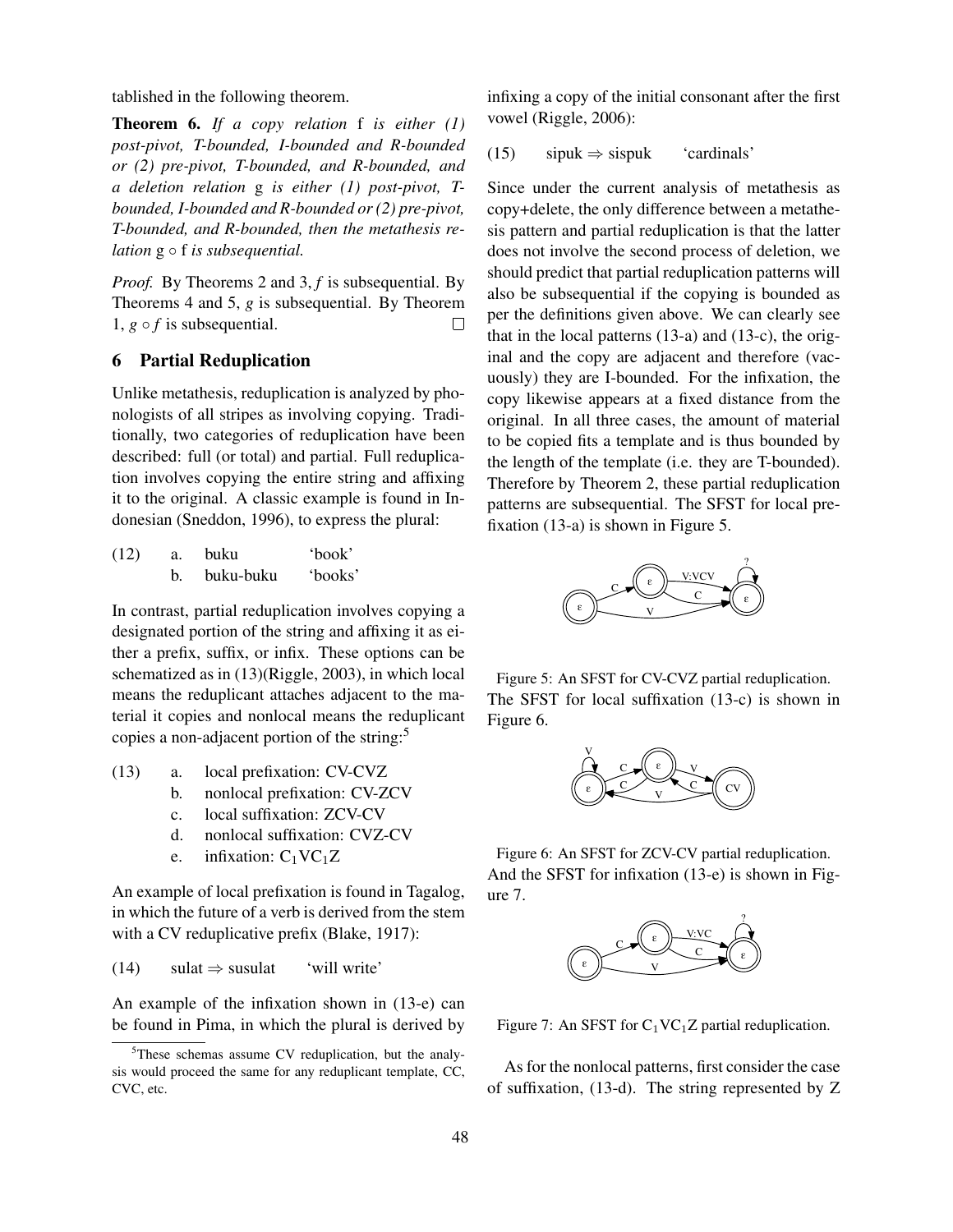is not bounded, and therefore this pattern is not Ibounded. It is, however, R-bounded, since the copy is always affixed to the end of the word. The right context is the empty string, which is (vacuously) bounded. Thus, by Theorem 3 this pattern is also subsequential; the FST is presented in Figure 8.



Figure 8: An SFST for a CVZ-CV pattern.

As for the last pattern, nonlocal prefixation, we have the opposite situation: the machine does have to hold a potentially infinite number of segments while it searches for the original, which means the pattern is not subsequential. However, this partial reduplication pattern is reverse subsequential by Corollary 1: reversing the string CV-ZCV gives VCZ-VC, which is R-bounded and identical to the nonlocal suffixation that was already argued to be subsequential.

To summarize, the attested partial reduplication patterns all appear to be subsequential or reverse subsequential.

This leaves us with full reduplication. Full reduplication is non-regular—although the position of the copy is fixed, the amount of material that is copied is not: full reduplication is not T-bounded. Again, with no principled upper limit on the length of words, a machine that copies an entire string cannot be finite state, much less subsequential. This distinction separates full and partial reduplication in terms of computational complexity—the implication being that these processes may be better viewed as distinct phenomena rather than subclasses of a single process.

# 7 Discussion

The analyses of subsequential copying and deletion presented above have revealed the conditions under which metathesis and partial reduplication patterns are subsequential. Under a copy+deletion analysis of metathesis, all metathesis patterns are T-bounded, since only one segment is copied (and then deleted) at a time. Partial reduplication is also T-bounded, assuming what is copied fits a certain template. Thus the T-bounded requirement on subsequential copying excludes only full reduplication from the subsequential class.

The analysis of metathesis relied on generalized representations of such patterns that appear to be typologically justified. A large number of attested metathesis patterns are considered 'local', which amounts to being I-bounded by 1. Metathesis patterns described as 'long distance' are also either Ibounded or else L-bounded - patterns such as Romance liquid movement (Vennemann, 1988) and Romani aspiration displacement (Matras, 2002) are striking in that they all affect the initial onset of the word.<sup>6</sup> A type of logically possible pattern that appears to be unattested is one in which no context of the copying - left, right, or intervening - is bounded. Such a pattern would not be subsequential, and in fact could not be described with any FST (i.e. it is non-regular). In this way the restriction of metathesis to the subsequential class finds support in the typological evidence. Also (apparently) unattested is an R-bounded metathesis pattern - one which targets the end of the word - though this is readily found in the typology of partial reduplication. It remains for future work whether such a metathesis pattern does exist, and if not, whether further distinctions need to be drawn to account for why R-bounded copying only appears as partial reduplication.

Narrowing the computational bound of possible phonological patterns from the regular class to the subsequential class also has implications for learning. It is known that the class of regular languages is not identifiable in the limit from positive data (Gold, 1967), but the subsequential class is: Oncina et al. (1993) have shown this class to be learnable by the OSTIA algorithm. Although (without modification) OSTIA does not do so well in practice on real data sets (Gildea and Jurafsky, 1996), future work may reveal algorithms that fare better if the hypothesis space can be restricted even further (i.e. to a sub-

<sup>&</sup>lt;sup>6</sup>The L-bounded patterns also appear to be restricted to the diachronic domain. See (Chandlee et al., to appear)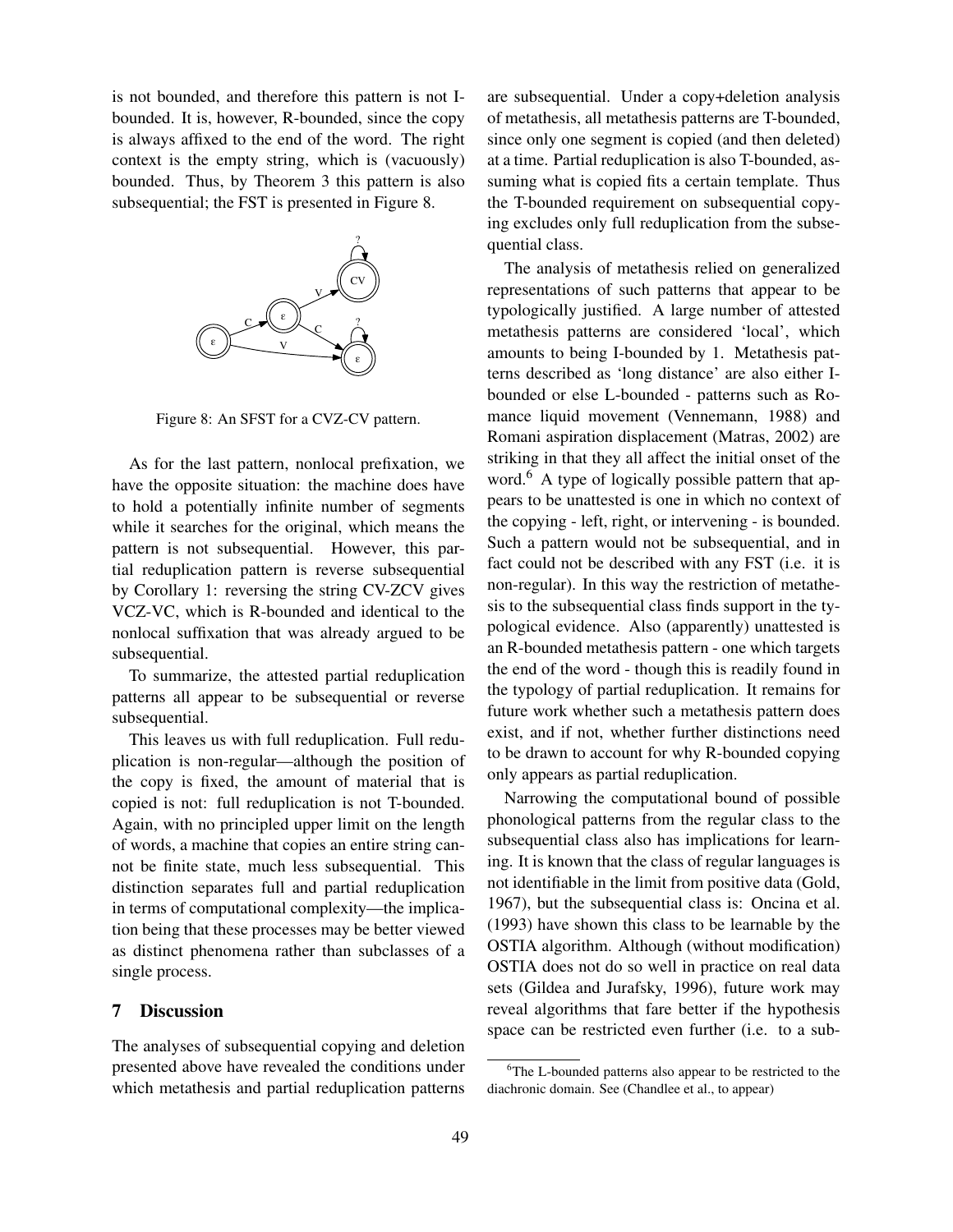class of the subsequential relations).

### 8 Conclusion

This paper has argued for an analysis of metathesis as the composition of copying and deletion. Such an analysis provides a computational link between metathesis and partial reduplication, which extends into a classification of these patterns as subsequential based on the bounded nature of the copying and (in the case of metathesis) deletion. The typology of attested patterns aligns well with the classifications proposed here, suggesting a tighter computational bound on phonological patterns than the one established by Johnson (1972) and Kaplan and Kay (1994).

Thus we can add metathesis and partial reduplication to the phonological processes that have previously been shown to be subsequential - see (Koirala, 2010) for substitution, insertion, and deletion, and Gainor et al. (to appear) for vowel harmony. It will be interesting to see to what extent morphological processes, including templatic morphology, and prosodic circumscription, also fit into this class.

### References

- P. F. Abboud. 1979. The verb in Northern Najdi Arabic. *Bulletin of the School of Oriental and African Studies*, 42:467-499.
- K.R. Beesley and L. Karttunen. 2003. *Finite State Morphology.* Stanford: CSLI Publications.
- C. Belta, A. Bicchi, M. Egerstedt, E. Frazzoli, E. Klavins and G. J. Pappas. 2007 Symbolic planning and control of robot motion. *IEEE Robotics and Automation Magazine*, 14(1): 61–71.
- F. R. Blake. 1917. Reduplication in Tagalog. *The American Journal of Philology*, 38: 425-431.
- J. Blevins and A. Garrett. 1998. The origins of consonant-vowel metathesis. *Language*, 74(3):508- 556.
- J. Blevins and A. Garrett. 2004. The evolution of metathesis. In B. Hayes, R. Kirchner, and D. Steriade (eds.) *Phonetically Based Phonology*. Cambridge: Cambridge UP, 117-156.
- E. Buckley. 2011. Metathesis. In M. van Oostendorp, C.J. Ewen, E. Hume, and K. Rice (eds.) *The Blackwell Companion to Phonology*, Volume 3. Wiley-Blackwell.
- J. Chandlee, A. Athanasopoulou, and J. Heinz. to appear Evidence for classifying metathesis patterns as subsequential. *Proceedings of the 29th West Coast Conference on Formal Linguistics* Somerville: Cascadilla.
- N. Chomsky. 1956. Three models for the description of language. *IRE Transactions on Information Theory 113124.* IT-2.
- C. M. Churchward. 1940. *Rotuman grammar and dictionary*. Sydney: Methodist Church of Australasia, Department of Overseas Missions.
- J. O. Davidson, Jr. 1977. A Contrastive Study of the Grammatical Structures of Aymara and Cuzco Quechua Ph.D. dissertation. University of California, Berkeley.
- R. Durbin, S. R. Eddy, A. Krogh, and G. Mitchison 1998 *Biological Sequence Analysis: Probabilistic Models of Proteins and Nucleic Acids* Cambridge University Press.
- B. Gainor, R. Lai, and J. Heinz. to appear Computational characterizations of vowel harmony patterns and pathologies. *Proceedings of the 29th West Coast Conference on Formal Linguistics.* Somerville: Cascadilla.
- D. Gildea and D. Jurafsky. 1996. Learning bias and phonological-rule induction. *Computational Linguistics*22, 497-530.
- E.M. Gold. 1967. Language identification in the limit. *Infomation and Control*10, 447-474.
- J. Heinz. 2005. Optional partial metathesis in Kwara'ae. *Proceedings of AFLA 12, UCLA Working Papers*, 91- 102.
- J. Heinz. 2007. The inductive learning of phonotactic patterns. Doctoral dissertation, University of California, Los Angeles.
- J. Heinz. 2009. On the role of locality in learning stress patterns. *Phonology* 26: 303-351.
- J. Heinz. 2010. Learning long-distance phonotactics. *Linguistic Inquiry* 41, 623-661.
- E. Hume. 2000. *Metathesis Website*. www.ling.ohiostate.edu/ ehume/metathesis.
- C. D. Johnson. 1972. *Formal Aspects of Phonological Description* The Hague: Mouton.
- D. Jurafsky and J.H. Martin 2008 *Speech and Language Processing, 2nd edition.* Pearson Prentice Hall.
- R. Kaplan and M. Kay. 1994. Regular models of phonological rules systems. *Computational Linguistics* 20: 331-378.
- C. Koirala. 2012. Strictly Local Relations. Ms. University of Delaware.
- Y. Matras. 2002. *Romani: a linguistic introduction*. Cambridge: Cambridge UP.
- M. Mohri. 1997. Finite-state transducers in language and speech processing. *Computational Linguistics*, 23: 269-311.